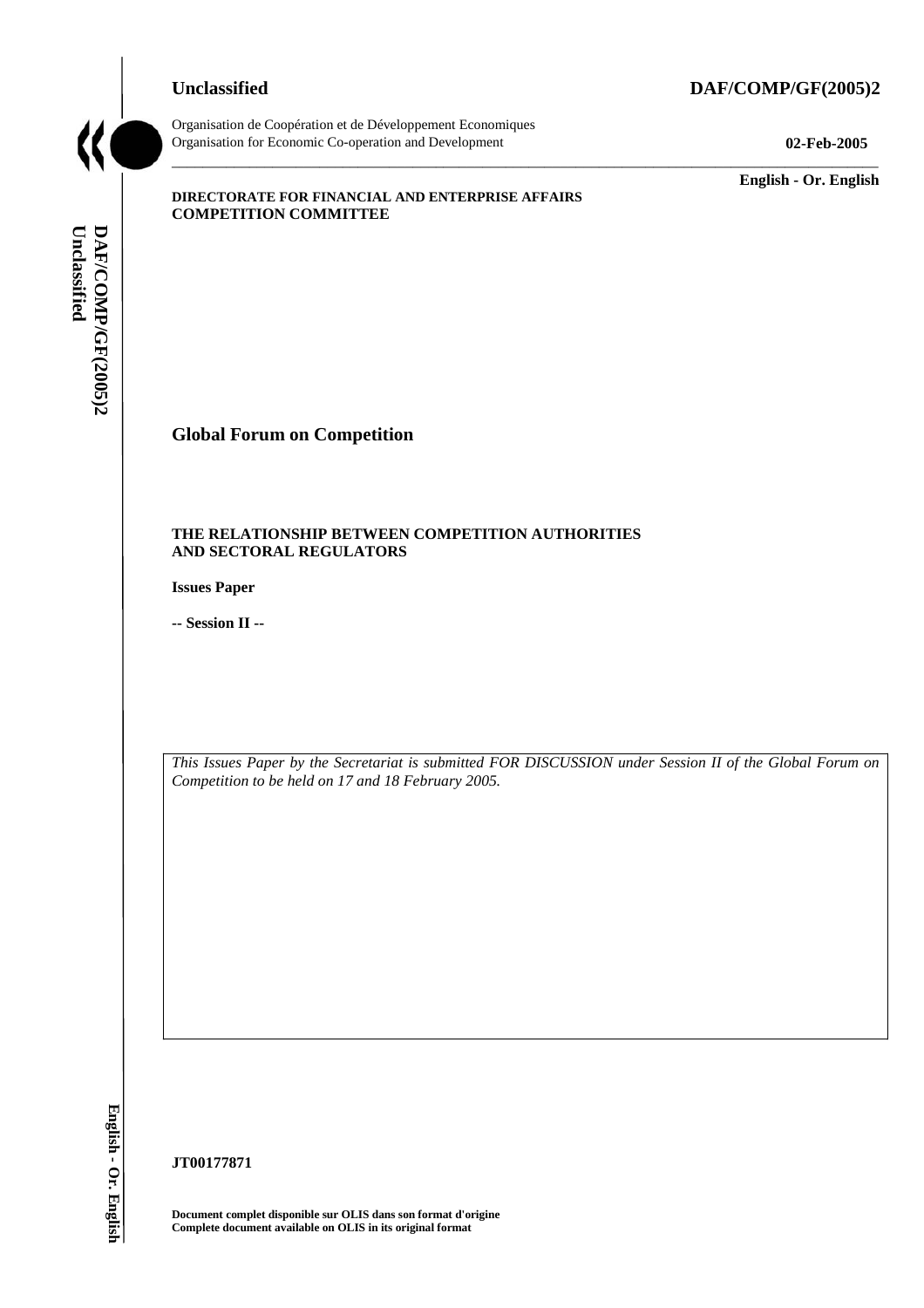# **THE RELATIONSHIP BETWEEN COMPETITION AUTHORITIES AND SECTORAL REGULATORS**

## **1. Introduction**

1. In the past, relationships between competition authorities and sector regulators have at times involved disagreements over regulatory approaches, with relatively poor mechanisms for ensuring that both regulators' and competition authorities' views are taken into account. On the one hand, regulators have sometimes been felt to act more in the interests of the firm(s) they regulate than in the interests of consumers or promoting competition. On the other hand, competition authorities have sometimes been felt to ignore broader social objectives apart from increasing competition and to lack adequate technical knowledge about highly complex sectors.

2. Fractious relationships are not inevitable. Competition authorities and sector regulators should be on the same side because:

- Economic growth is enhanced by pro-competitive regulation, as suggested by recent research by the OECD and others.
- Many of the objectives of competition authorities and regulators are in fact very similar. For example, regulators often focus on preventing "excessive pricing", ensuring access to essential facilities and ensuring that barriers to entry are reduced. These objectives are shared by competition authorities in most OECD jurisdictions.

3. The ideal relationship between competition authorities and regulators is driven by a central government that promotes broad review of existing regulations with a pro-competitive lens, ensuring that a "competition culture" encompasses both sector regulators and competition authorities.

4. In practice, not many countries have yet achieved this ideal. To the extent the ideal has not reached, there are nonetheless a number of practical measures that governments can take to enhance procompetitive regulation and improve the relationship between competition authorities and sector regulators.  $(OECD(1999, 2003a))$ <sup>1</sup>. This note outlines a number of these approaches.

5. Key elements for increasing the pro-competitive regulation include:

- The central government actively supports pro-competitive regulation;
- Instruments for co-operation are implemented by both competition authorities and regulators; and
- Overall principles of competition law enforcement are common across different sectors.

 $\overline{a}$ 1. The relationships have been examined in many previous competition law and policy peer reviews, such as OECD(2004b), including through the OECD Regulatory Reform Review program, as well as in recent reviews of Norway (OECD(2003b) and Mexico (OECD(2004a).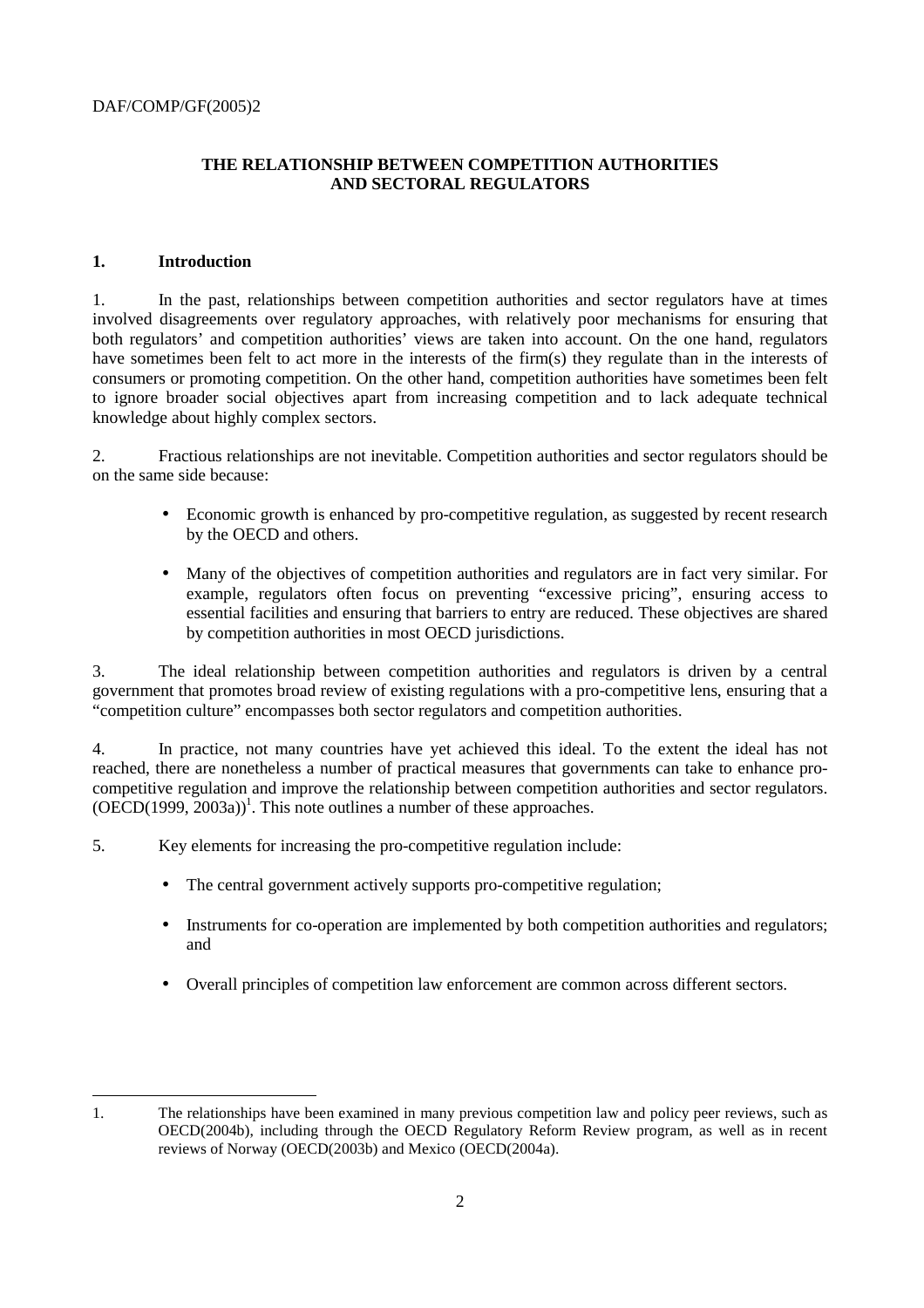#### **2. Broad government efforts to promote competition benefit the economy**

6. The development of pro-competitive regulation and the lowering of regulatory barriers are of vital economic importance both for ensuring that the benefits of competition will accrue to domestic consumers and for ensuring that domestic companies will have cost structures that enable them to succeed in international trade. Sector regulation affects the cost and quality of many key inputs of production, such as telecommunications, energy and transport. Pro-competitive regulation enhances the ability of firms within a regulated sector to adapt to changed technology, choose low-cost means of production, adapt to consumer preferences and set prices that more closely reflect the variable costs of production. As a result, governments can benefit their economies by encouraging pro-competitive regulation.

7. Australia provides a good example of what can happen when a government as a whole seeks to promote competition and make regulations more pro-competitive. Nearly two decades of economic stagnation and decline relative to other OECD economies led Australia to embark on an ambitious reform program, including reform of financial and labour markets and of competition policy. The implementation of the competition component, Australia's ambitious and comprehensive National Competition Policy, has made since the mid 1990s a substantial contribution to the recent improvement in Australian labor and multifactor productivity and economic growth. Australia's Productivity Commission estimates that Australian households' annual incomes are on average around A\$7,000 higher as a result of competition policy. The most recent OECD review of Australia shows that the Australian economy is still benefiting from the program of widespread and deep reforms that started in the 1980s and was especially intensive in the 1990s. These made it easier to set macro policies in a stability-oriented medium-term framework. The combination resulted in a thirteen year long economic expansion period accompanied by low inflation, high resilience to external and domestic shocks, and very healthy public finances.

8. Pro-competitive regulation has been shown to enhance employment, increase productivity growth and promote investment.

- **Employment**. Nicoletti and Scarpetta (2001) find that product-market regulation has an impact on employment. They estimate that pro-competition policy developments in New Zealand and the UK have added around 2.5 percentage points to their employment rate over the period the period 1978-1998. Countries with more modest reforms, such as Greece, Italy and Spain have only added between 0.5 and 1 per cent to the employment rates through such reforms.
- **Productivity growth.** Nicoletti and Scarpetta (2003) find that "reforms promoting private governance [i.e., privatisation] and competition … tend to boost productivity. In manufacturing the gains to be expected from lower entry barriers are greater the further a given country is from the technology leader. Thus, regulation limiting entry may hinder the adoption of existing technologies, possibly by reducing competitive pressures, technology spillovers, or the entry of new high-tech firms. At the same time, both privatisation and entry liberalisation are estimated to have a positive impact on productivity in all sectors…. These results … point to the potential benefits of regulatory reforms and privatisation, especially in those countries with large technology gaps and strict regulatory settings that curb incentives to adopt new technologies."
- **Investment**. Alesina, Ardagna, Nicoletti and Schiantarelli (2003) find that "tight regulation of the product markets has had a large negative effect on investment. The data for sectors that have experienced significant changes in the regulatory environment suggest that deregulation leads to greater investment in the long-run". "The implications … are clear: regulatory reforms, especially those that liberalise entry, are very likely to spur investment".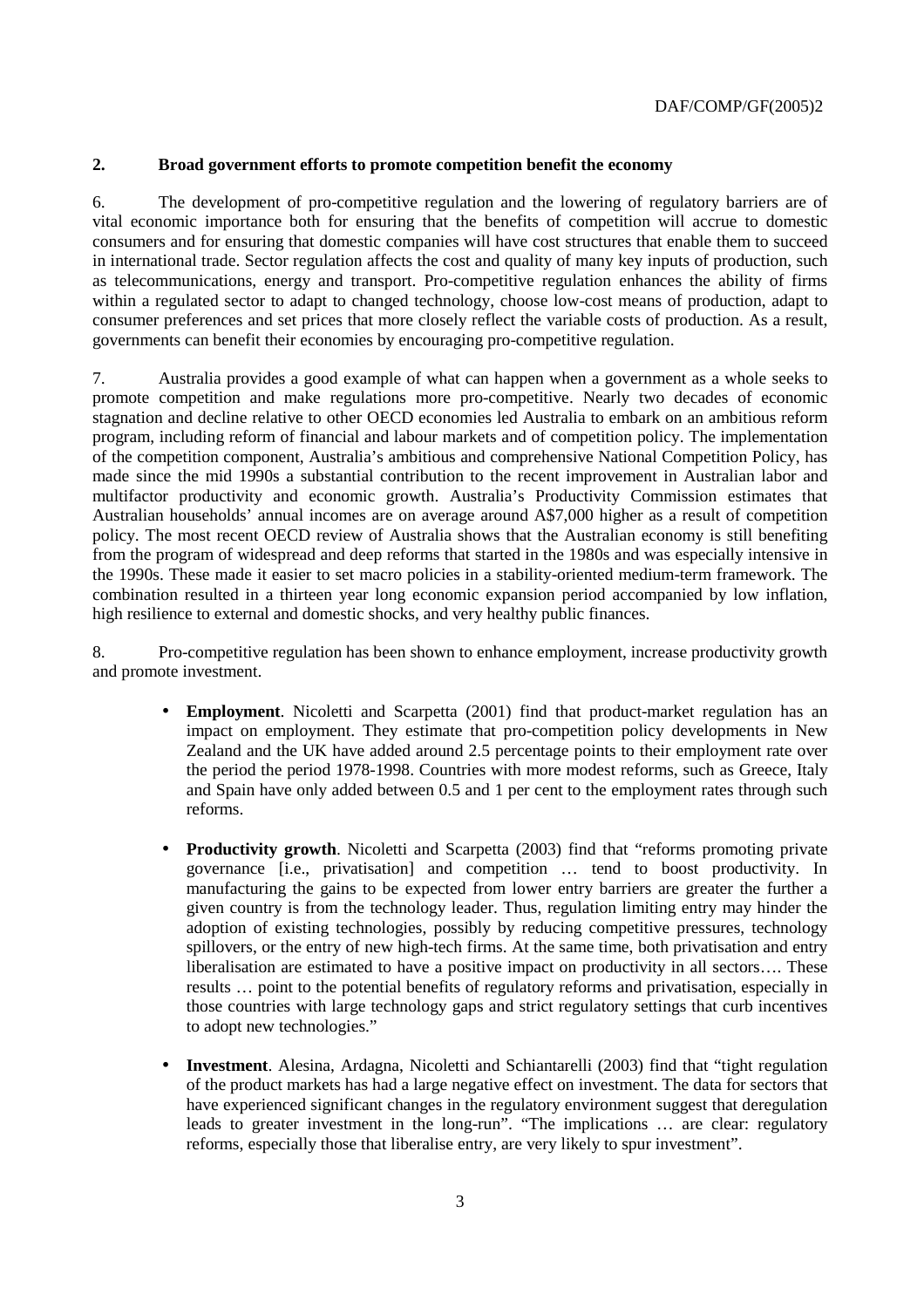## **3. Primary government tasks in regulated sectors**

- 9. The primary potential government tasks faced in regulated sectors are among those below:<sup>2</sup>
	- **Technical regulation:** setting and monitoring standards, managing license, and implementing sanctions so as to assure compatibility and to address privacy, safety, reliability, financial stability and environmental protection concerns;
	- **Wholesale regulation:** ensuring non-discriminatory access to necessary core facilities, especially network infrastructures. By regulating the way in which natural monopolists provide access to their facilities, it is possible for governments to improve economic welfare by promoting lower access prices and greater supply;
	- **Retail regulation:** measures to mitigate monopoly pricing or behaviour at the retail level;
	- **Public service regulation**: measures to ensure that all consumers, regardless of social status, income or geographical location, have access to goods that are deemed of special social value, as with universal service obligations;
	- **Resolution of disputes**: quasi-judicial powers may result in faster resolution of disputes than could be provided by a non-specialized court; and
	- **Competition oversight:** controlling anticompetitive conduct and mergers. Competition regulation has a number of goals, one of the most important being efficient operation of markets. It seeks to prevent abuses of market power that result in unduly high prices, less innovation, lower choice and lower quality.

10. Increasingly, policy makers recognize that regulations should be designed to minimize their harmful effects on competition. For example, public service regulations designed to ensure universal access to services have frequently overstepped their original purpose and have served as a basis for preventing competition by protecting incumbents from entry. These entry prohibitions ensured that the incumbent would be able to cross subsidize from high profit products to low profit or money losing products. In fact, such restrictions on competition are often not necessary because universal service obligations can be met in the presence of competition. (OECD(2004c))

#### **4. Competition authorities and regulators have different core competencies**

11. Competition authorities and sector regulators have different core competencies. These core competencies influence the types of tasks best accomplished by each.

#### *4.1 Sector regulators*

12. Sectoral regulation is frequently overseen by sector regulators. Sector regulators typically have extensive, ongoing knowledge of the technical aspects of the products and services that are regulated. Sector regulators are likely better suited to technical regulation than competition authorities.

 $\overline{a}$ 2. This note does not discuss the issue of broader structural changes in governance, such as structural separation between competitive and non-competitive businesses or privatisation, as these changes often involve more parts of government than competition authorities and sector regulators. Such changes are discussed in the note for session I, "Bringing competition into regulated sectors," DAF/COMP/GF(2005)1, 25 January 2005. (OECD(2005b)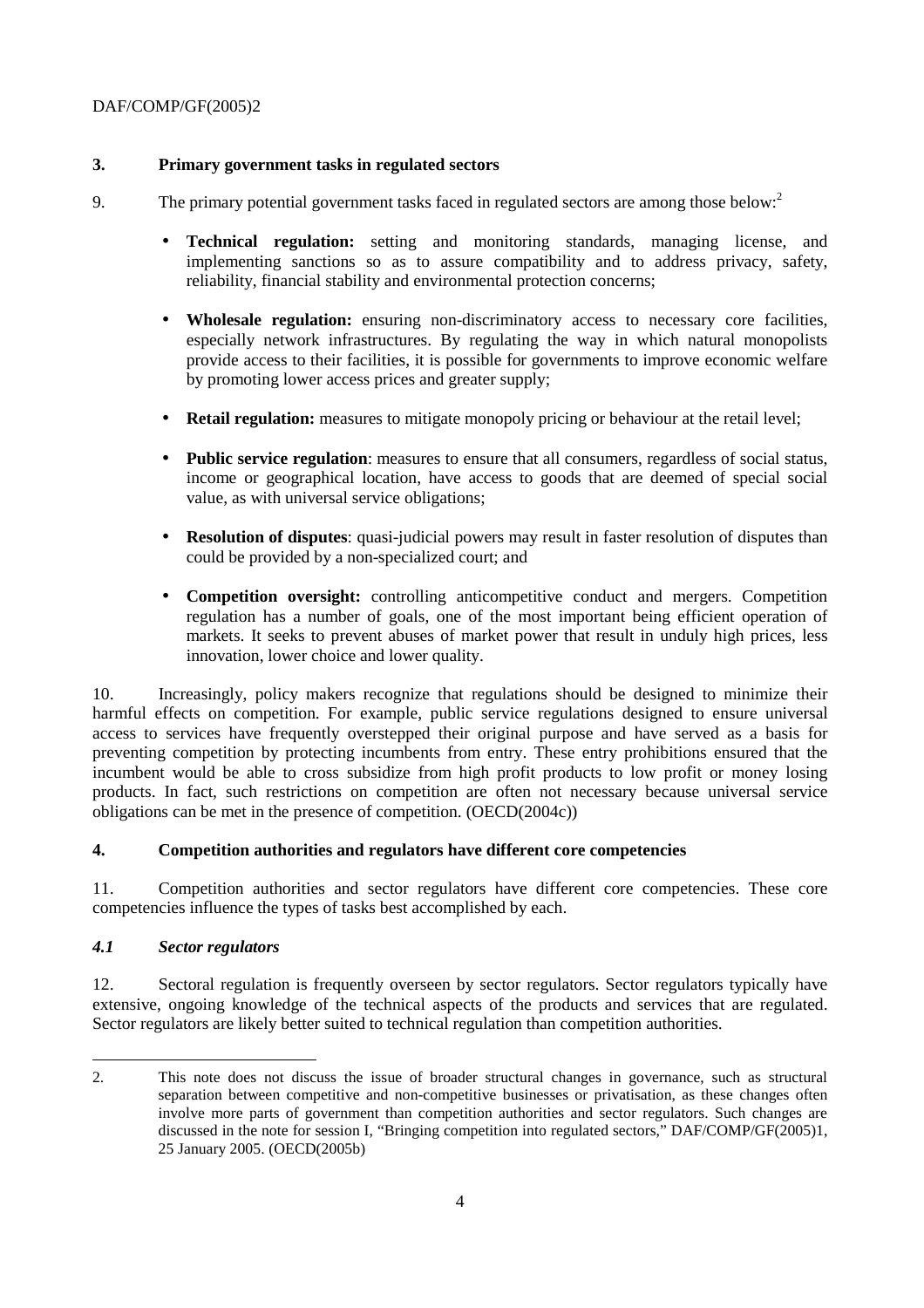13. For example, in telecommunications, when adjacent spectrum is operated by two entities, there is a technical possibility that signals of one entity may interfere with those of the other. While some would suggest that a common law system could resolve any disputes related to interference (see, for example, Coase (1959)), policy makers have generally preferred to create an administrative body with oversight of interference issues. Sector regulators are well-suited to setting rules that will reduce interference or for overseeing parties' claims of undue interference from neighbouring spectrum. At times, though, even technical regulations can affect the conditions of competition, so competition policy issues can arise even with technical regulation. For example, rules on interference limit the number of potential competitors within a spectrum band. When technical regulations impact conditions of competition, there may be reason to involve competition authorities in design and oversight of such regulations.

14. Historically, regulators have often been closely related to ministries that manage or managed incumbent firm(s). Perhaps as a result, regulatory agencies are sometimes perceived as taking actions that appear to serve the interests of the firm(s) being regulated. Greater independence both from political power and the regulated sector are crucial for avoiding these perceptions. In many countries, regulatory institutions have indeed increased their levels of independence.<sup>3</sup>

15. Enforcement by sector regulators may be better suited when:

- Fast, definitive resolutions are needed;
- Ex post enforcement creates excessive uncertainty:
- Scientific and technical expertise is required to assess merits of arguments;
- The standards of proof required for competition law cases would not be met for achieving the socially desired regulatory outcomes; and
- Structurally similar situations are repeated and consistent basic rules are desired.

# *4.2 Competition authorities*

16. Competition laws are frequently broadly overseen by competition authorities. The skills necessary for delineating relevant markets, assessing likelihood of harm to competition, assessing entry conditions and assessing significant market power are particularly well-suited to the expertise of competition authorities. While regulators may have skills in these areas, it is usually the case that competition authorities have a greater breadth of experience in competition law oversight and are adept at applying the competition law to different products and services. Competition authorities are best suited to competition law oversight.

17. In the process of applying competition laws in regulated sectors, competition authorities can often benefit from the technical expertise of sector regulators and should seek to co-operate with sector regulators to benefit from this expertise.

18. Competition laws frequently include abuse of dominance provisions that apply to "excessive" prices. In jurisdictions with such laws, abuse of dominance may be construed to limit monopoly pricing, a topic also of concern to regulators. (See the note for session III on "Abuse of Dominance in Regulated Sectors" (OECD(2005a).)

 $\overline{a}$ 3. See, for example, OECD(2003a, 2004d).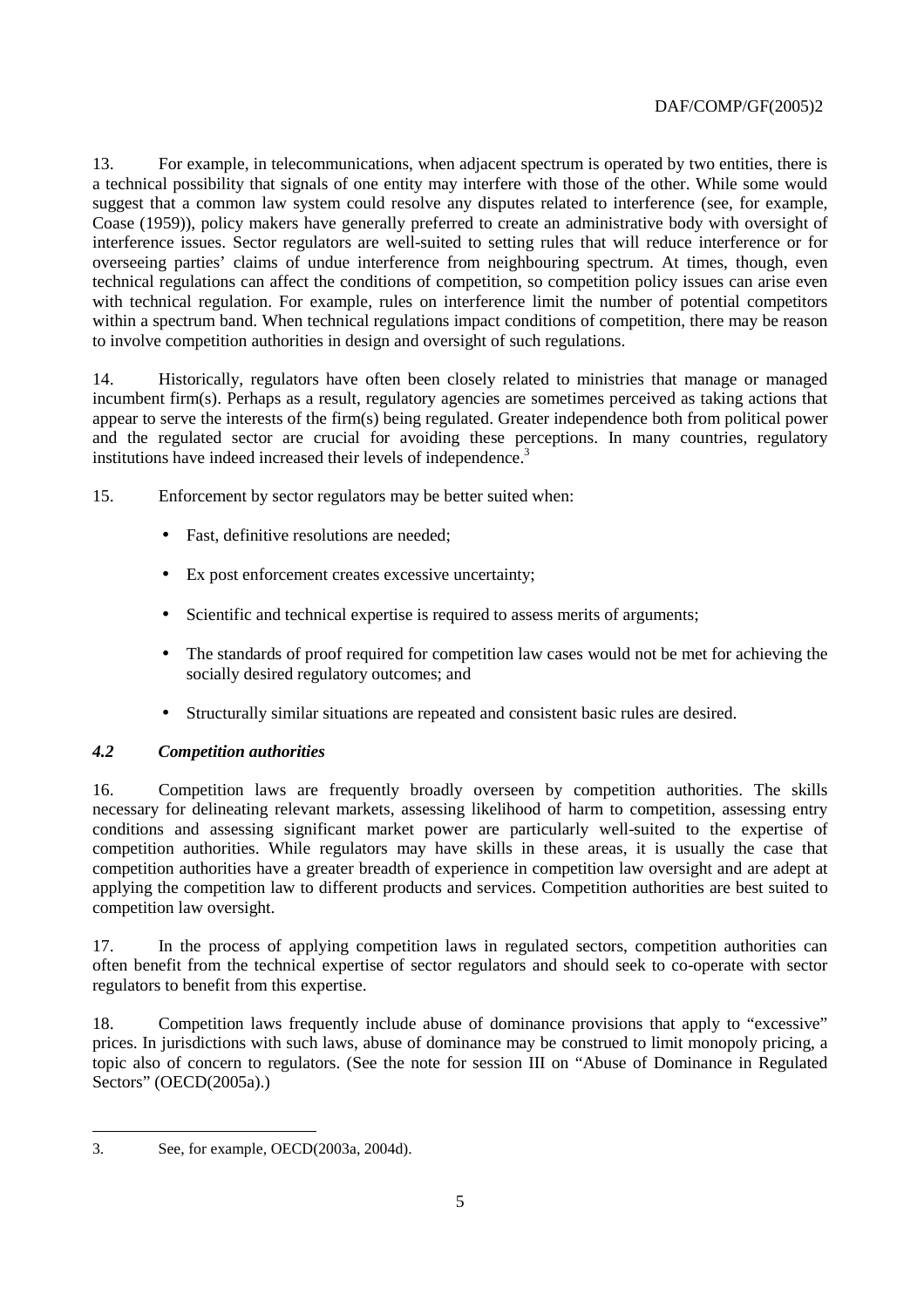- Enforcement by competition authorities may be better suited when:
- Defining markets for regulatory purposes is necessary;
- Ex ante regulatory enforcement risks distorting market outcomes, stifling new products and more generally creating costly errors;
- Markets will not require ongoing oversight; and
- Products of interest are subject to strategic manipulation that cannot be foreseen through regulation.

19. As for wholesale regulation, retail regulation, public service regulation and dispute resolution, the ideal role of competition authorities and regulators is less clear. In certain countries, such as Australia and the Netherlands, competition authorities have more direct roles in some of these areas of regulation. In absence of sector regulators, especially in non-OECD countries, competition laws are often invoked to govern unregulated sectors.

## *4.3 Competition authorities can provide valuable input for those tasks for which they are not primary enforcers*

20. Even when competition authorities are not the best qualified institution to make determinations related to topics such as ongoing price, revenue, technical or other regulation, competition authorities do nonetheless have skills that are useful for some parts of regulation and that should be used as part of the regulatory process in key economic sectors. For example, many economic regulations are predicated on the idea that one or more firms in a product market have the ability to profitably raise prices. Regulators have not always made reasoned determinations of market power, while competition authorities are skilled in the reasoning related to product market definition. In the European Union, a recent electronic communications package was adopted in February 2002, including Directive 2002/21/EC. (European Parliament and the Council (2002)) This package identifies a three-step approach of:

- Identification of relevant markets:
- Determination of operators considered to hold significant market power; and
- The possibility of imposing ex ante obligations on specific operators considered to be dominant within the pre-defined markets.

21. Recommendation C(2003)497 on relevant product and service markets susceptible to ex ante regulation identifies 18 potentially regulated markets. (European Commission (2003)) The national regulatory authorities are responsible for determining the geographic scope of these markets. The national regulatory authorities are then responsible for making determination of operators considered to hold significant market power or "dominance." Findings of significant market power will then be a precondition for ex ante obligations, as defined in the Access Directive (2002/19/EC). The package would help focus regulation on products and services that are not fully competitive. It is expected that unnecessary regulations will be reduced. The national regulatory authority determinations are subject to review and comment by the European Commission; both in the development of the package and in reviewing determinations, DG Competition play a significant role.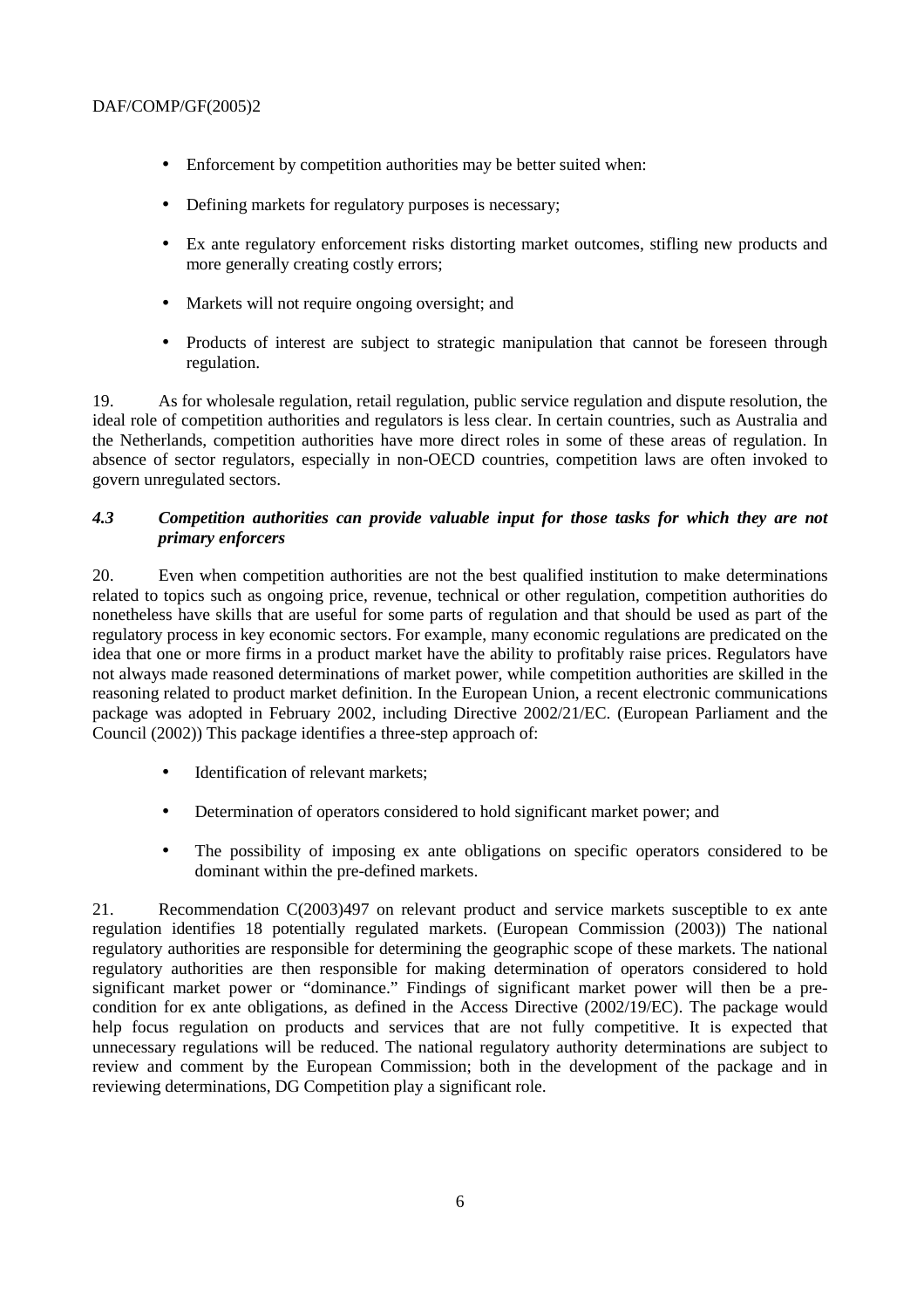## **5. Instruments of co-operation that merit consideration**

22. While broad government programs are not always possible, improved co-operation between competition authorities and sector regulators is more easily implemented than broad government programs and is valuable for ensuring both that regulatory agencies take appropriate account of competition concerns and that competition authorities take appropriate account of technical and other regulatory concerns. At times, co-operation may occur naturally without any institutional support. Even so, co-operation can usually be enhanced, to the benefit of regulatory decision making. A variety of instruments exist for encouraging co-operation between competition authorities and sector regulators. No OECD country has in place all the options listed below. However, adopting a mixture of some of these instruments can be valuable for improving the process and outcomes of co-operation. These include:

## *5.1 Giving statutory powers to the competition agency for some aspects of sector regulation*

23. At times, regulations may continue to apply to products and companies even after the need for regulation has passed. However, for reasons of institutional inertia and survival, regulatory agencies may not relinquish outdated regulatory powers or institute new powers in response to changed market conditions. A number of laws and regulations therefore predicate the applicability of regulation on the existence of substantial market power.

24. An example of this can be found in the laws and regulations of Mexico. Determinations of substantial market power are made by the Competition Commission, not the sector regulator, for sectors stated by the Seaport Law of 1993, the Law on Roads, Bridges and Road Transport of 1993, the Navigation Law of 1994, the Railroad Services Law of 1995, the Federal communications Law of 1995, the Civil Aviation Law of 1995 and the Airport Law of 1995, and the regulations of natural gas of 1995 and of pension funds of 1996. The Mexican Competition Commission is responsible for assessing whether entities, such as incumbent telecom operator Telmex, have substantial market power over a product or service. Such a finding is needed prior to regulation of the company's product or service. The telecom regulator then has the ability to regulate operators declared to hold market power. However, should the competition authority in the future alter its ruling in response to changed market conditions and assess that a firm that formerly had substantial market power for a product no longer does, the regulator then has no further right to regulate the firm in that product. Besides assessments of market power, a second area in which the Competition Commission plays a role is in making determinations to authorize economic agents to participate in privatisations or in public auctions for concessions, licenses and permits. (OECD(1999), p. 182, OECD(2004a), pp. 16-17)

## *5.2 Competition authorities and regulators can be given concurrent powers of enforcement of the national competition law*

25. One way to ensure that both technical expertise and competition law expertise can express their views is to provide concurrent jurisdiction, in which both sector regulators and a competition authority have the right to bring cases under the national competition law. The UK's Competition Act of 1998, for example, provides concurrent powers for sector regulators in electricity, gas, telecommunications, water and railways, among other areas. The UK's implementing regulation Statutory Instrument 2000 No. 260 does not permit the exercise of functions by an authority while the same functions are being carried out by another authority, avoiding double jeopardy. It requires that when one authority has or may have concurrent jurisdiction, that authority shall notify other authorities with jurisdiction in advance of taking action. The relevant authorities are then to decide among themselves who shall exercise powers in relation to a given case. In case agreement is not reached, the Director General of Fair Trading shall inform the Secretary of State in writing. Authorities may make representations to the Secretary of State and the Secretary of State determines which authority shall exercise powers in relation to a given case. The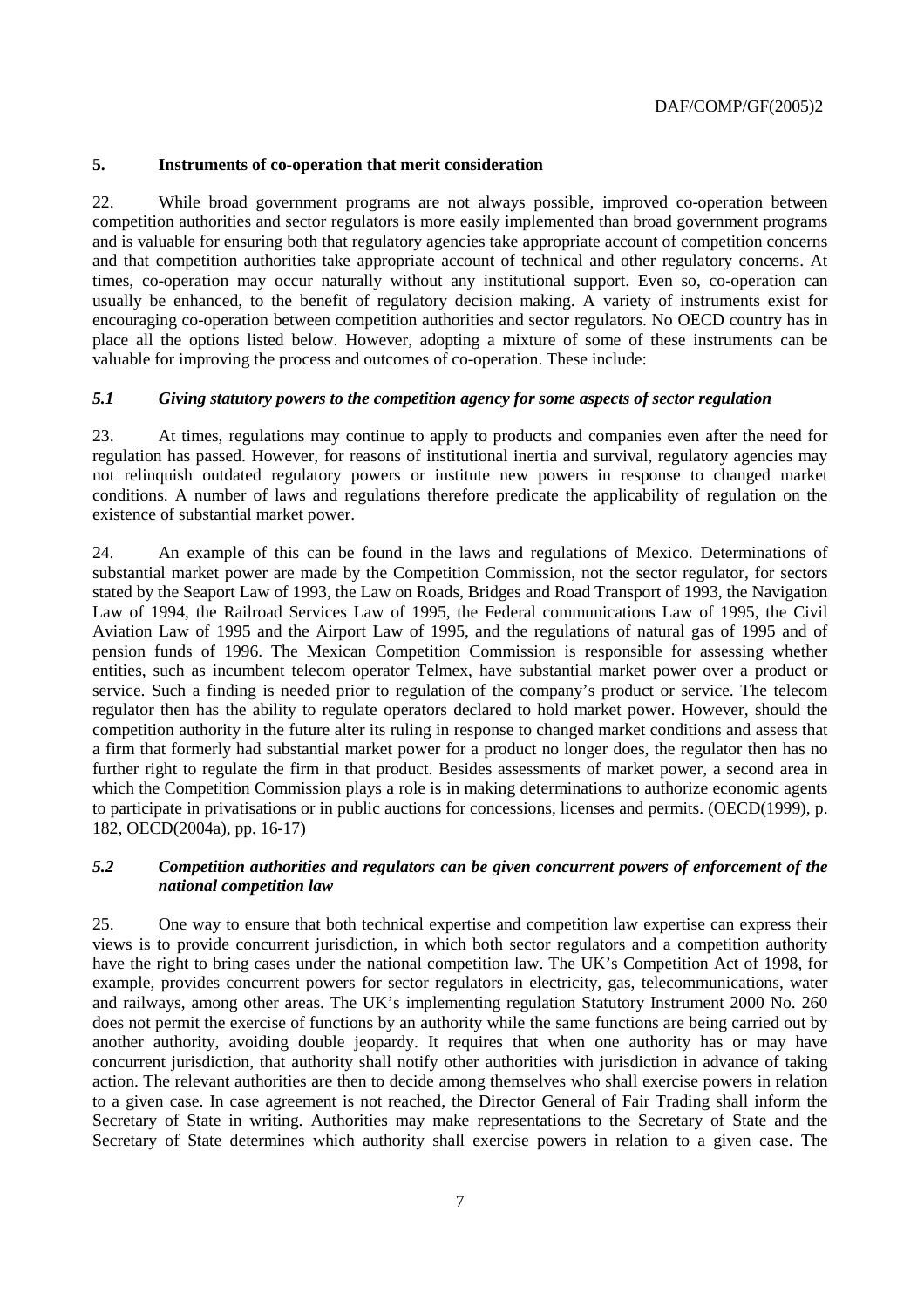Statutory Instrument also permits the transfer of functions to another authority from the one who initially exercises functions and permits the staff of one authority to act as staff of the authority with decision power for a given case. (HMSO(2000))

#### *5.3 Placing senior official of competition agency on oversight board for sector regulator and vice versa*

26. Placing senior officials from regulators in board positions for a competition authority or senior competition authority officials in board positions can be an effective tool for ensuring that institutions take account of each other's interests. The Australian Competition and Consumer Commission (ACCC) has associate commissioners in addition to the five permanent commissioners. Associate commissioners can include appointees from Commonwealth and State regulatory agencies. For example, association commissioners have come from institutions such as the Australian Broadcasting Authority, the New South Wales Independent Pricing and Regulatory Tribunal and the Victorian Office of the Regulator General. At the same time, certain members of the ACCC have been appointed as associate members of the Australian Communications Authority. (OECD(1999), p. 107)

## *5.4 Providing competition authorities with the standing to submit public comments on the application of regulations that require written response by the regulator prior to final decisions*

27. Ensuring that competition authorities have an opportunity to air their views and that regulatory agencies must respond to these views can provide an important avenue for promoting competition. In Italy, most sectors are subject to the national competition law (law No. 286 of October 10, 1990) as enforced by the Antitrust Authority (Autorità garante della concerrenza e del mercato). The exception is that in the banking sector, the sector regulator, the Bank of Italy, has the responsibility for the enforcement of the national competition law for agreements, abuses of dominant position and mergers. The competition authority nonetheless has the ability to submit its views on bank regulatory matters. After such a submission, the bank regulator must respond and cannot permit anticompetitive actions unless there are special circumstances (notably, system stability is at risk) and the competition authority agrees. (OECD(1999), p. 165)

#### *5.5 Establishing a written framework that governs co-operation between sector regulators and competition authorities*

28. One way to enhance co-operation over the long-term is to establish formal co-operation agreements. The Competition Authority of Ireland has instituted such formal agreements in accordance with the Competition Act of 2002, section 34(1). According to the Act, the purpose of enabling such agreements is to facilitate co-operation, avoid duplication of activities, and ensure consistency between decisions related to competition issues. The act requires that agreements contain:

- "a provision enabling each party to furnish to another party information in its possession if the information is required by that other party for the purpose of the performance by it of any of its functions",
- "a provision enabling each party to forbear to perform any of its functions in relation to a matter in circumstances where it is satisfied that another party is performing the functions in relation to that matter" and
- "a provision requiring each party to consult with any other party before performing any functions in circumstances where the respective exercise by each party of the functions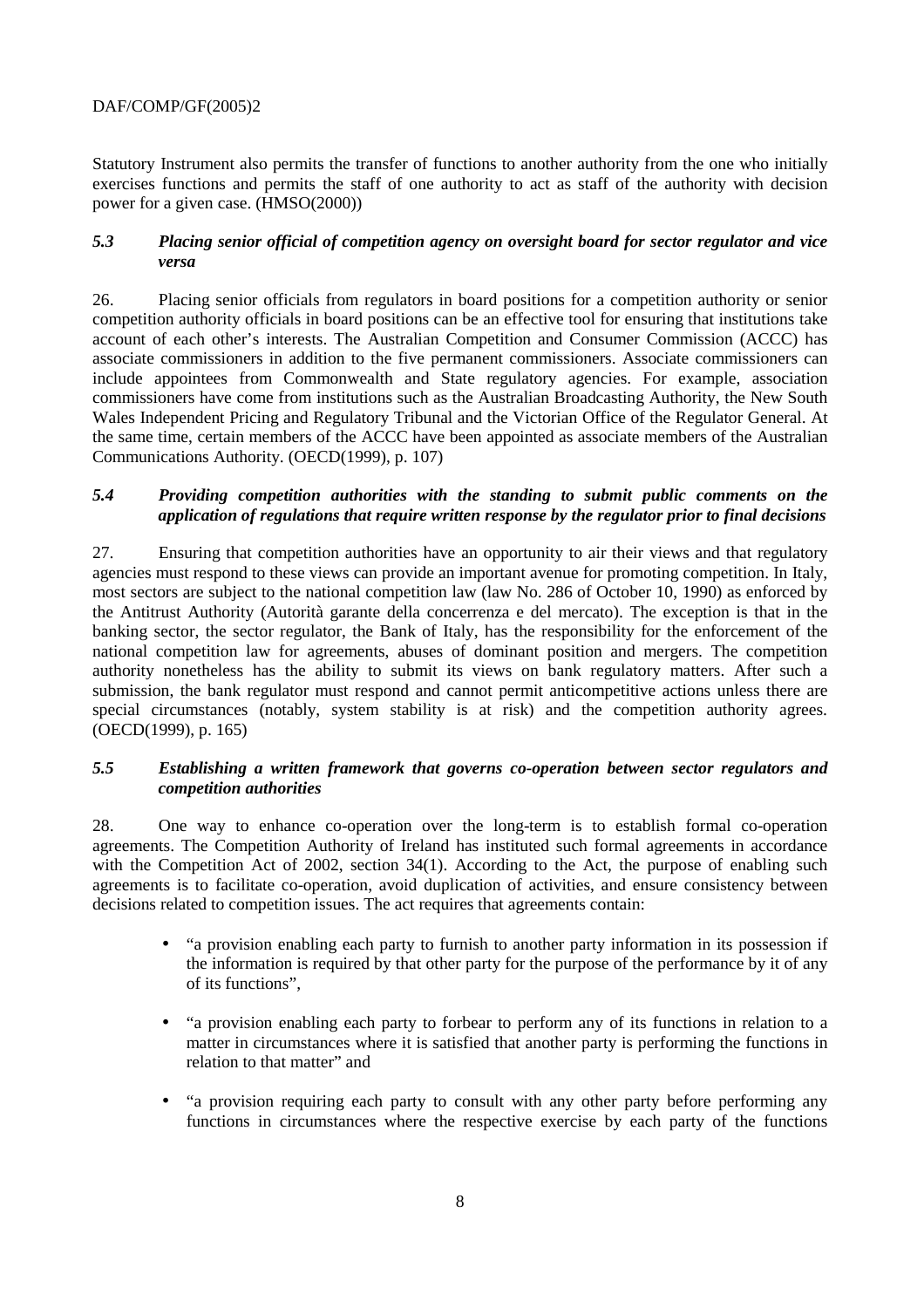concerned involves the determination of issues of competition between undertakings….". (Competition Act 2002, Section 34(3))

29. A number of co-operation agreements have been established in Ireland. The Competition Authority has agreements with the Broadcasting Commission of Ireland (TCA(2002a)), the Commission for Aviation Regulation(TCA(2002b)), the Commission for Communications Regulation(TCA(2002c)), the Commission for Energy Regulation(TCA(2002d)) and the Office of the Director of Consumer Affairs(TCA(2003)). These co-operation agreements to ensure that the protections of confidentiality provided by one body are assured when that information is shared with another body and that information cannot be used for any purpose besides that for which it has been shared.

30. Even when an explicit, bilateral written agreement does not exist, co-operation can be enabled by legislation. In France, the telecommunications law and the energy law enable cooperation between the regulators and competition authority. The telecommunications law enables consultation between the Autorité de Régulation de Télécommunications and the Conseil de la Concurrence. Similarly, the energy law suggests that conduct related to abuse of dominance or restrictive agreements will be referred by the energy regulator, the Commission de Régulation de l'Energie (CRE) to the Conseil de la Concurrence. The law also promotes consultation between the CRE and the Conseil de la Concurrence. (OECD(2004e))

## *5.6 Encouraging personnel transfers or exchanges between sector regulator and competition authority*

31. Staff transfers between a competition authority and a regulator, whether unilateral or bilateral, can significantly improve the process of communication between a regulator and competition authorities. Staff transfers have occurred both at senior management levels and at normal staff level. For example, in the U.S., the Chief of Staff of the Antitrust Division of the U.S. Department of Justice was appointed to be a commissioner in the telecommunications regulator, the Federal Communications Commission (FCC), and then proceeded to become the chairman of the FCC. In Finland, staff from the competition authority have found positions in regulators, such as the telecommunications authority. The transfers described above have occurred at senior levels. But transfers or exchanges can also happen at the staff level and can encourage improved communications at the staff level. Transfers or exchanges tend to work better when staff who are well known within an institution transfer to the other. In the U.S., an exchange of economics staff between the U.S. Department of Justice's Antitrust Division and the FCC enhanced knowledge, communication and understanding between economic staff of the institutions.

# *5.7 Exchanging information informally between sector regulator and competition authority*

32. When a competition agency seeks to comment on the activities of a regulator, it can often be valuable to contact the regulator before making any official comments, in order to find the right people to whom comments should be addressed and to better understand reasons for regulations or proposed regulatory actions. At times, informal comments may be more effective than formal comments.

#### *5.8 Head of competition authority can be given a cabinet level standing*

33. Giving the chairperson of a competition authority a high-level status within top government hierarchy can be beneficial when independent regulators do not exist or when ministries retain many regulatory functions and maintain final decision powers. For example, in Korea, the Chairman of the Korean Fair Trade Commission has cabinet level standing within the government. Such standing can help to ensure that the competition authority is able to appeal directly to high level government for internal government dispute resolution and that competition authorities are not outranked by sector regulators.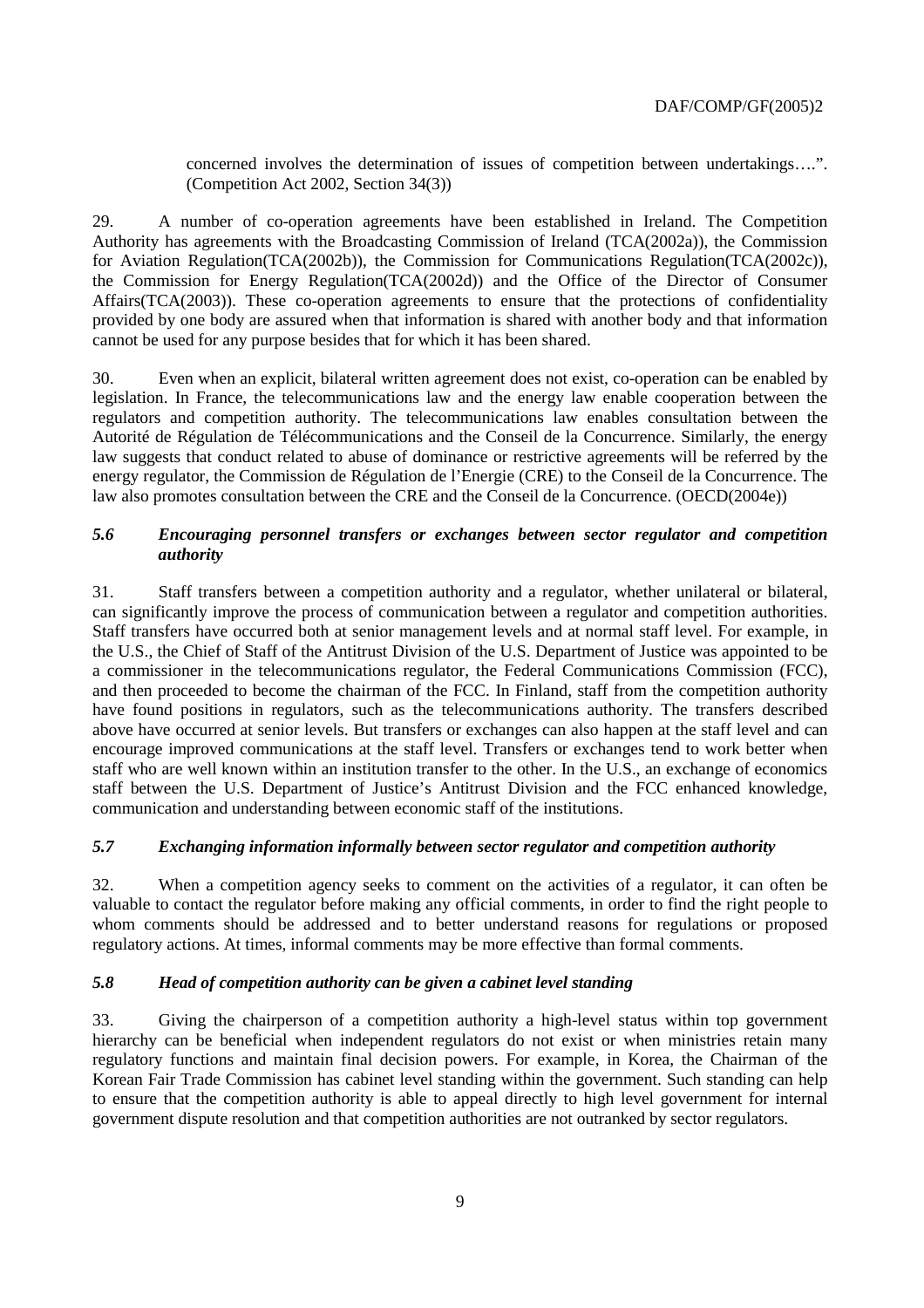## *5.9 Regulator and competition authority can be unified, ensuring internal consistency with respect to competition decisions*

34. One way to ensure consistency in the approach towards competition law enforcement of a sector regulator and a competition authority is to merge the regulator with the competition authority. One example of merging a regulator with a competition authority occurs in the Netherlands, where the government has created chambers within the NMa for sector regulation. The energy regulator in the Netherlands, the Office of Energy Regulation (DTe) is placed under the oversight of the competition authority, the NMa. DTe is responsible for the implementation and supervision of the Electricity Act of 1998 and the Gas Act of 2000. In 2004, the Office of Transport Regulation was set up as another chamber in the NMa. The chamber model allows highly specialized knowledge related to sectors to exist within the structure of a competition authority focused on broad issues of improving competition.

#### **6. Ensuring consistency in application of competition laws**

35. Ensuring consistency in application of competition law across different sectors is an important goal. When competition authorities are responsible for competition law application in some areas and sector regulators are responsible in others, ensuring such consistency can be difficult. Consistency at a national level can help to ensure that international convergence of antitrust standards can occur, which is particularly important for ensuring that complex international transactions do not face a tangle of different rules that can weigh down transactions with excessive remedies. The UK has been one of the leading OECD jurisdictions in ensuring consistency.

# *6.1 Appeals route for competition decisions should converge*

36. One practical and highly desirable method for ensuring such consistency is setting up a common appeals path, so that there is one court that has ultimate oversight of competition law cases, whatever their origin. This is particularly important in the UK, with concurrent jurisdiction between many sector regulators and the Office of Fair Trading (OFT), but is also important where sector specific laws may have competition impacts. In the UK, the Competition Appeals Tribunal is the common appellate body for decisions by the Competition Commission and by regulators with respect to application of competition law. In Poland, the Antimonopoly Court has jurisdiction both over competition authority cases and over appeals of regulation. "The broader jurisdiction promises to ensure that policies are applied consistently in competition cases and in sectoral regulation. Originally, the Court only reviewed AMO decision. In 1997, it was given the power to hear appeals from the new Energy Regulatory Authority. The telecoms regulator was added in 2000, and the railway regulator in 2001." (OECD(2002), p. 26) In France, the path of appellate review of decision by the Conseil de la Concurrence and both the telecom and energy regulators is through a common court, the cour d'appel de Paris.

## *6.2 Regulatory impact assessment should take into account competition objectives, among other goals*

37. Increasingly, central governments engage in regulatory impact assessments in order to ensure that new regulations are necessary and that their benefits exceed their costs, and that other alternative regulations would not succeed equally well. One portion of these assessments should include the impact on competition. The UK has developed this approach with a significant role held by the OFT. According to the Cabinet Office's Regulatory Impact Unit, all Regulatory Impact Assessments "must include a Competition Assessment, except where the proposal solely affects the public services. The Cabinet Office describes a Competition assessment as one to "Provide an assessment of the competition impacts for each option (talk to OFT)." (UK Cabinet Office (2005b)) The OFT has published its own "Guidelines for Competition Assessment (OFT(2002)). Alternatively, the Cabinet Office releases a quick summary of key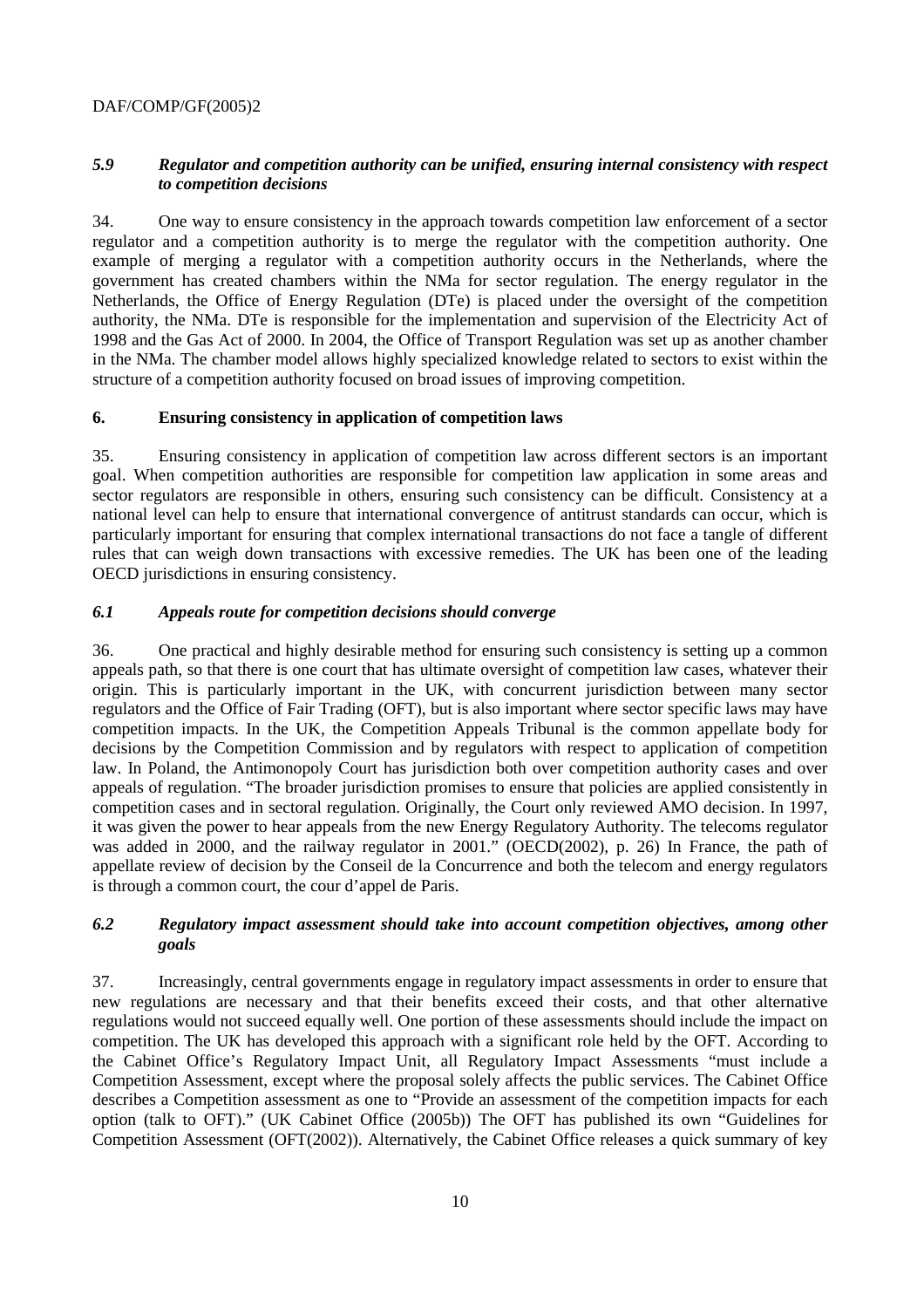features of a competition assessment. The test proceeds in two stages: first assessing whether there are potentially significant competitive effects from a regulation and second, if there are, performing an in depth analysis. With respect to a detailed analysis, the Cabinet Office states that "Carrying out this assessment can be complex and requires an understanding of competition issues. You will need the help of your departmental economists and should also consult the Regulatory Review Team at the OFT who will provide help with the competition analysis, as well as with drafting the assessment." (UK Cabinet Office (2005a)

#### *6.3 Competition authorities should be given the right to intervene with respect to existing and proposed regulations that are potentially harmful to competition*

38. At the stage of preparing new regulations or reviewing existing regulations, giving the competition authority the right to intervene helps to promote pro-competitive regulation. In the UK, the OFT can study both proposed and existing regulations. It can then issue a public report stating its views about what problems may exist in the regulation(s). Once this report has been issued, the government has undertaken to respond publicly within 90 days. Note that this right to intervene is not the same as a requirement that the competition authority submit opinions on all new regulations. Most competition authorities do not have the resources to review all new regulations.

## **7. Conclusion**

39. One of the most powerful mechanisms for achieving pro-competitive regulation is to improve the co-operation and co-ordination between sector regulators and competition authorities. Central government support for pro-competitive regulation is justified in order to enhance growth and develop an economy that is better able to resist economic shocks.

- Central government should encourage pro-competitive regulation, by taking actions such as:
	- − Appointing regulators with a proven interest in competition;
	- − Including pro-competitive regulation as part of a sector regulator's mandate; and
	- − Giving competition oversight functions to the competition agency, with technical backup from the sector regulator.
- Instruments of co-operation between sector regulators and competition authorities should be adopted, such as:
	- − Giving statutory powers to the competition agency for some aspects of regulatory reviews;
	- − Placing senior official of competition agency on oversight board for sector regulator and vice versa; and
	- − Providing competition authorities with the standing to submit public comments that require written response by the regulator prior to final decisions.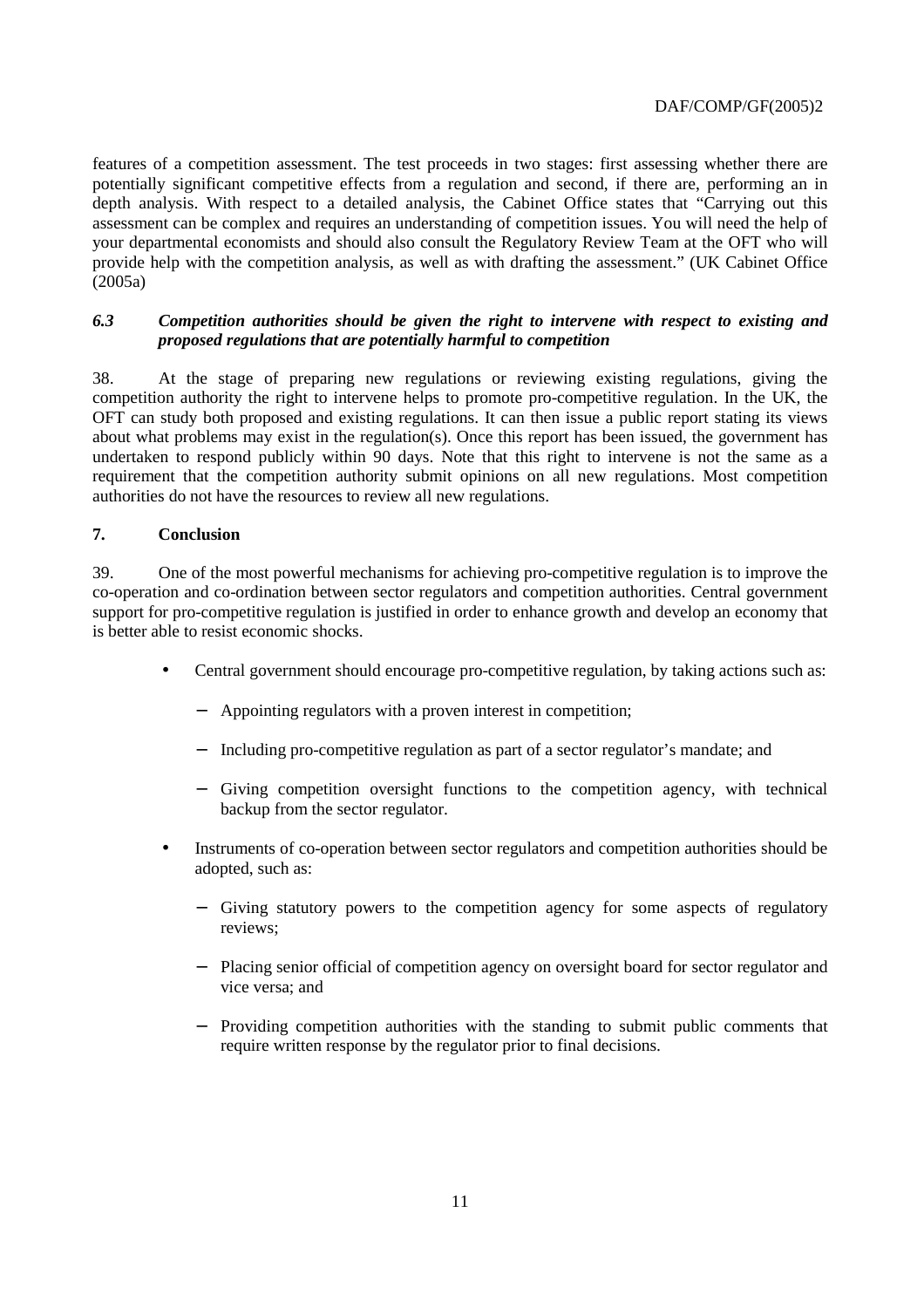- Mechanisms for ensuring domestic consistency in competition rules should be applied
	- − To the extent that multiple agencies have competition oversight functions, a common appeal route should be created so that competition cases are governed by a common standard;
	- − Regulatory impact assessment should take into account competition objectives, among other goals; and
	- − Competition authorities should be given the right to intervene with respect to existing and proposed regulations that are potentially harmful to competition.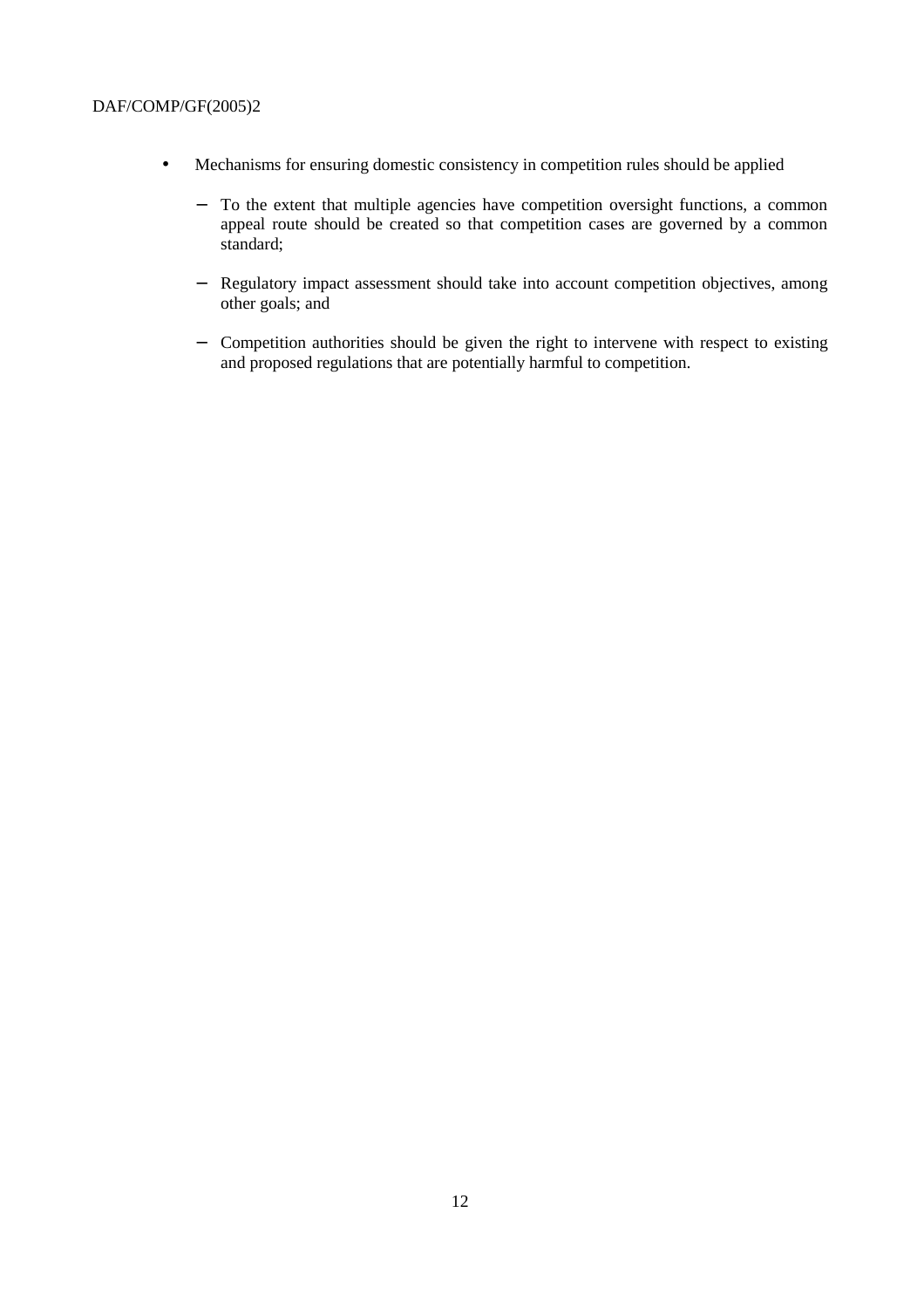#### **BIBLIOGRAPHY**

Alesina, Alberto, Silvia Ardagna, Giuseppe Nicoletti, Fabio Schiantarelli, (2003), "Regulation and Investment," NBER Working Paper No. 9560, March 2003.

Coase, Ronald (1959) "The Federal Communications Commission," Journal of Law and Economics, 1.

- European Commission (2003) "Commission Recommendation on relevant product and service markets within the electronic communications sector susceptible to *ex ante* regulation in accordance with Directive 2002/21/EC of the European Parliament and of the Council on a common regulatory framework for electronic communication networks and services," 11 February 2003, C(2003)497. http://europa.eu.int/information\_society/topics/telecoms/regulatory/publiconsult/documents/relevant \_markets/l\_11420030508en00450049.pdf.
- European Parliament and the Council (2002) "Directive 2002/21/EC of the European Parliament and of the Council on a common regulatory framework for electronic communications networks and services<br>(Framework Directive), 7 March 2002, 2002/21/EC. http://europa.eu.int/eur-(Framework Directive)," 7 March 2002 , 2002/21/EC. .http://europa.eu.int/eurlex/pri/en/oj/dat/2002/l\_108/l\_10820020424en00330050.pdf.
- HMSO (2000) The Competition Act 1998 Concurrency Regulations 2000 Staturory Instrument 2000 No. 260. HMSO: London. http://www.hmso.gov.uk/si/si2000/20000260.htm.
- Nicoletti, Giuseppe and Stefano Scarpetta, (2001), "Interactions between product and labour market regulations: do they affect employment? Evidence from OECD countries," OECD Economics department working papers.
- Nicoletti, Giuseppe and Stefano Scarpetta, (2003), "Regulation, Productivity, and Growth: OECD Evidence," World Bank Policy Research Working paper No. 2944, January 2003.
- OECD (1999), "Relationship between regulators and competition authorities", No. 22 in the series on Roundtables in Competition Policy, 1999. OECD: Paris.
- OECD(2002) "Regulatory reform in Poland: The role of competition policy in regulatory reform." http://www.oecd.org/dataoecd/3/2/27067452.pdf. OECD: Paris.
- OECD(2003a) "Independent regulators, political challenges, and institutional design" SG/SGR(2003)3, 24 February 2003. OECD: Paris.
- OECD(2003b) "Regulatory reform in Norway: Modernising regulators and supervisory agencies," OECD, Paris.
- OECD(2004a) "Competition law and policy in Mexico: an OECD peer review," OECD: Paris.
- OECD(2004b) "Mexico: Progress in Implementing Regulatory Reform." OECD: Paris.
- OECD (2004c) "Non-commercial service obligations and liberalisation", No. 45 in the series on Roundtables in Competition Policy, OECD: Paris.
- OECD(2004d) "Regulatory authorities in OECD countries." GOV/PGC/REG(2004)5, 14 September, 2004. OECD: Paris.